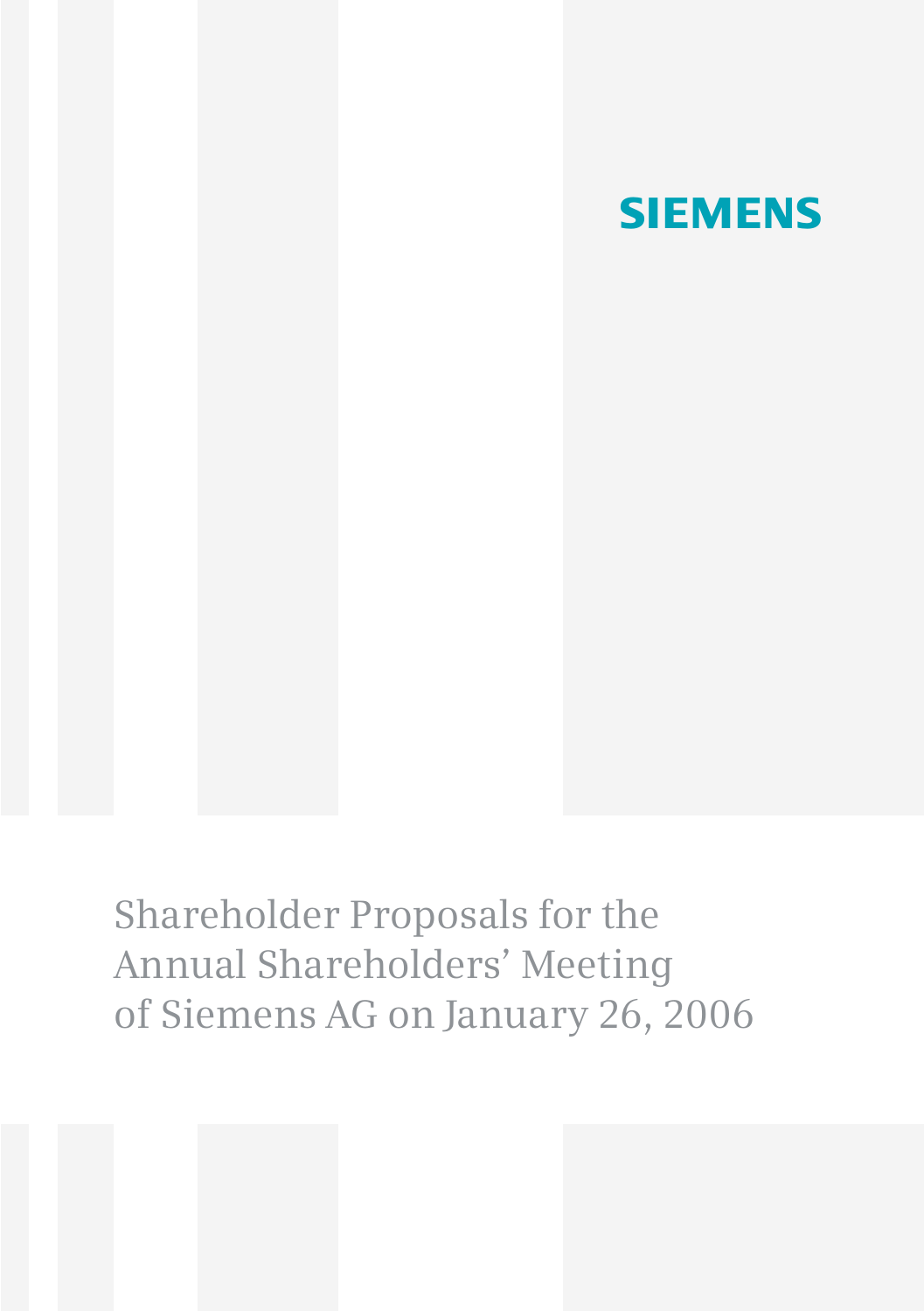Below you find all shareholder proposals relating to items on the Agenda for the Annual Shareholders' Meeting on January 26, 2006 that are required to be disclosed.

*This version of the Shareholder Proposals, prepared for the convenience of Englishspeaking readers, is a translation of the German original. For the purposes of interpretation the German text shall be authoritative and final.*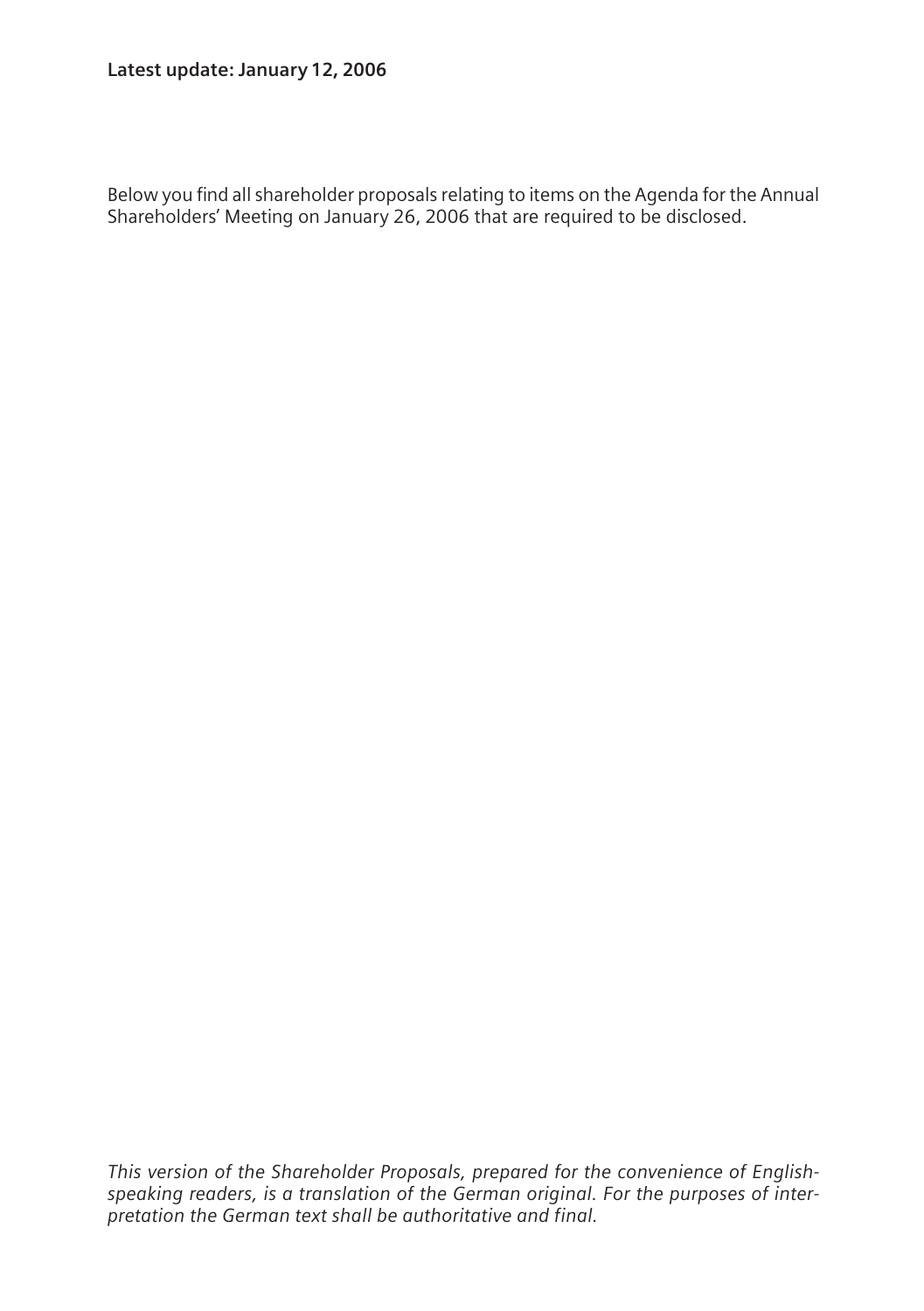**Manfred Meiler, Munich, Wolfgang Niemann, Seefeld, and the** *Verein von Belegschaftsaktionären in der Siemens AG, e.V.,* **Munich, have submitted the following shareholder proposals:** 

> **Verein von Belegschaftsaktionären in der Siemens AG, e.V.** c/o Manfred Meiler, Grüntenstrasse 12a, 80686 Munich,  $\mathbf{\mathcal{C}}$  089/571419,  $\mathbf{\mathcal{C}}$  089/574602 E-mail: M.Meiler@unsereaktien.de Homepage: http://unsereAktien.de ; E-mail: w.niemann@unsereaktien.de

> > Munich, December 12, 2005

The Managing Board of Siemens AG Attention: Dr. Kleinfeld, President

Dear Dr. Kleinfeld:

#### Our proposals to be voted on at the Annual Shareholders' Meeting 2006

Unfortunately, you have committed yourself to a shareholder value approach, with employee interests no longer playing any significant role. We appeal to you not to continue the present policy of subordinating employee interests solely to yield targets, instead of pursuing a long-term corporate policy reflecting the interests of shareholders and employees alike. If you do not wish to completely lose the confidence of employees, **you must restore a minimum of security**. The workforce should not be made the scapegoat for corporate mistakes and sacrificed to your yield targets for 2007.

Personally and on behalf of the "Verein von Belegschaftsaktionären in der Siemens AG, e.V.," we hereby submit the following counter proposals.

**A** With regard to Agenda Item 4, "To ratify the acts of the Managing Board*"*:

*(1) Be it resolved that the acts of the members of the Managing Board are not ratified.* 

**Supporting statement:** By "giving away" the mobile devices business, including a bonus of €800 million for the Taiwanese buyer, the Managing Board has caused a severe crisis in corporate policy and irreparable damage to the image of Siemens as a technology company. Due to marketing mistakes and an overdrawn corporate economy drive, the Managing Board must be held responsible for the downturn in mobile devices sales and the amateurish cooperation policy that led to the final collapse. Similarly, the current recovery plan for SBS lacks any clear strategy and gives rise to grave concern. **If all decisions are made on the basis of yield targets for 2007, the same fate that befell mobile devices could easily happen to** *any* **other corporate unit as well.** A long-term innovation strategy and a policy of ensuring safe workplaces are no longer recognizable goals. They have obviously been sacrificed for short-term yield targets.

Verein von Belegschaftsaktionären in der Siemens AG e.V., Grüntenstr. 12a, 80686 München, Telefon und Fax 089/57 46 02; [M.Meiler@unsereaktien.de](mailto:M.Meiler@unseraktien.de) **Vorstand:** Manfred Meiler, Wolfgang Niemann, Gerhard Normann, Jürgen Schulz, Brigitte Fischer-Jordan; B[eisitzer: Olaf Rautenberg, W](http://www.unsereaktien.de/)olfgang Pertramer (München), Georg Miedel (Kemnath/Erlangen), Dr. Rainer Kowallik (Berlin). **Homepage: www.UnsereAktien.de**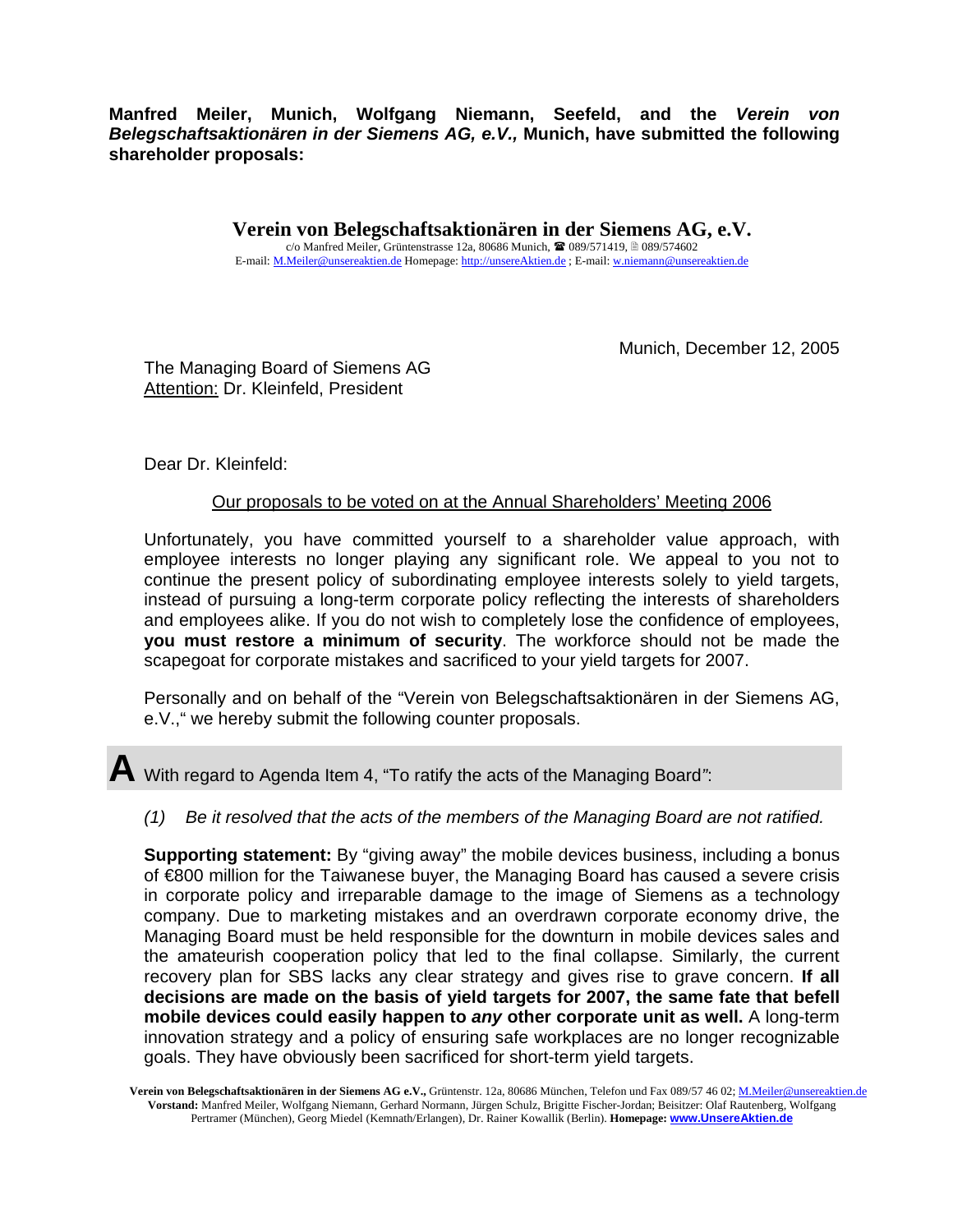# **B** With regard to Agenda Item 3, "Appropriation of net income*"*:

*(2) Be it resolved that the dividend payout remain unchanged at its previous level of €1.25 on each no-par value share entitled to the dividend.* 

**Supporting statement:** Management's proposal to increase the dividend despite a sharp downturn in earnings is obviously designed to appease shareholders in view of corporate mistakes. Just as shareholders cannot be held responsible for the downturn in earnings, employees cannot likewise be held liable for it. **Since Siemens AG simultaneously intends to reduce the annual staff bonus by 10%, the employees will partially pay for the dividend increase on top of that.** This demonstrates once again Management's one-sided orientation toward shareholder value.

(sgd.) Manfred Meiler (sgd.) Wolfgang Niemann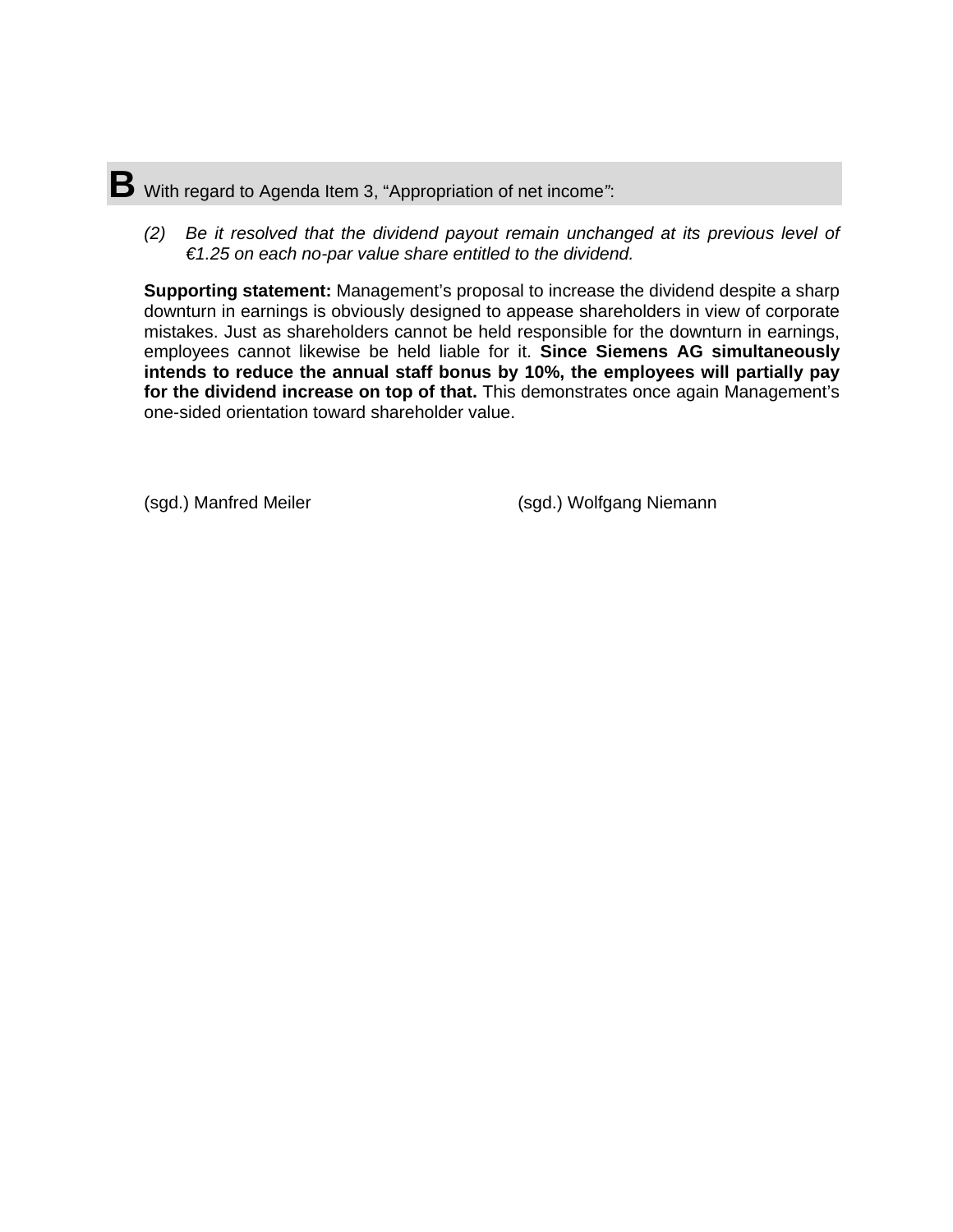#### **Wilm Diedrich Müller, Neuenburg, has submitted the following shareholder proposal:**

**C** With regard to Agenda Item 5, "To ratify the acts of the Supervisory Board*"*:

From: postmaster@firma-diedrich-mueller.de [mailto:postmaster@firma-diedrich-mueller.de] Sent: Sunday, December 18, 2005, 3:03 p.m. To: HV2006 Re: Proposal

To the firm of Siemens AG, domiciled in Berlin on the Spree, via e-mail.

--

Name of Sender: Mr. Wilm Diedrich Müller, born March 25, 1956 in Sande am Jadebusen

1st Profession: Greeter 2nd Profession: Congratulator 3d Profession: Business Manager In-Exile Address: Am Markt 3, D-26340 Neuenburg an der Bullenmeersbäke, E-mail: a@9ko.de SMS/Telephone: 01701865248, Telefax: 01212 6 1889 1889, Passport Number: 182017195, Reykjavik-Casablanca-Dakar Time: 13:54 Date: December 18, 2005

----------------------------------------------------------------------------------------------

Reference: Agenda Item 4 of the Notice of Annual Shareholders' Meeting of the above-named firm

----------------------------------------------------------------------------------------------

Persons, I hereby propose that the acts of the Supervisory Board for fiscal year 2005 be not ratified.

I would support this proposal by stating that I remember it as an extremely unpleasant affront when, at the Annual Shareholders' Meeting in January this year, I was not allowed to shake hands with the members of the Managing and Supervisory Boards to say goodbye in a way I had previously announced in my oral contribution.

The above-named Mr. Müller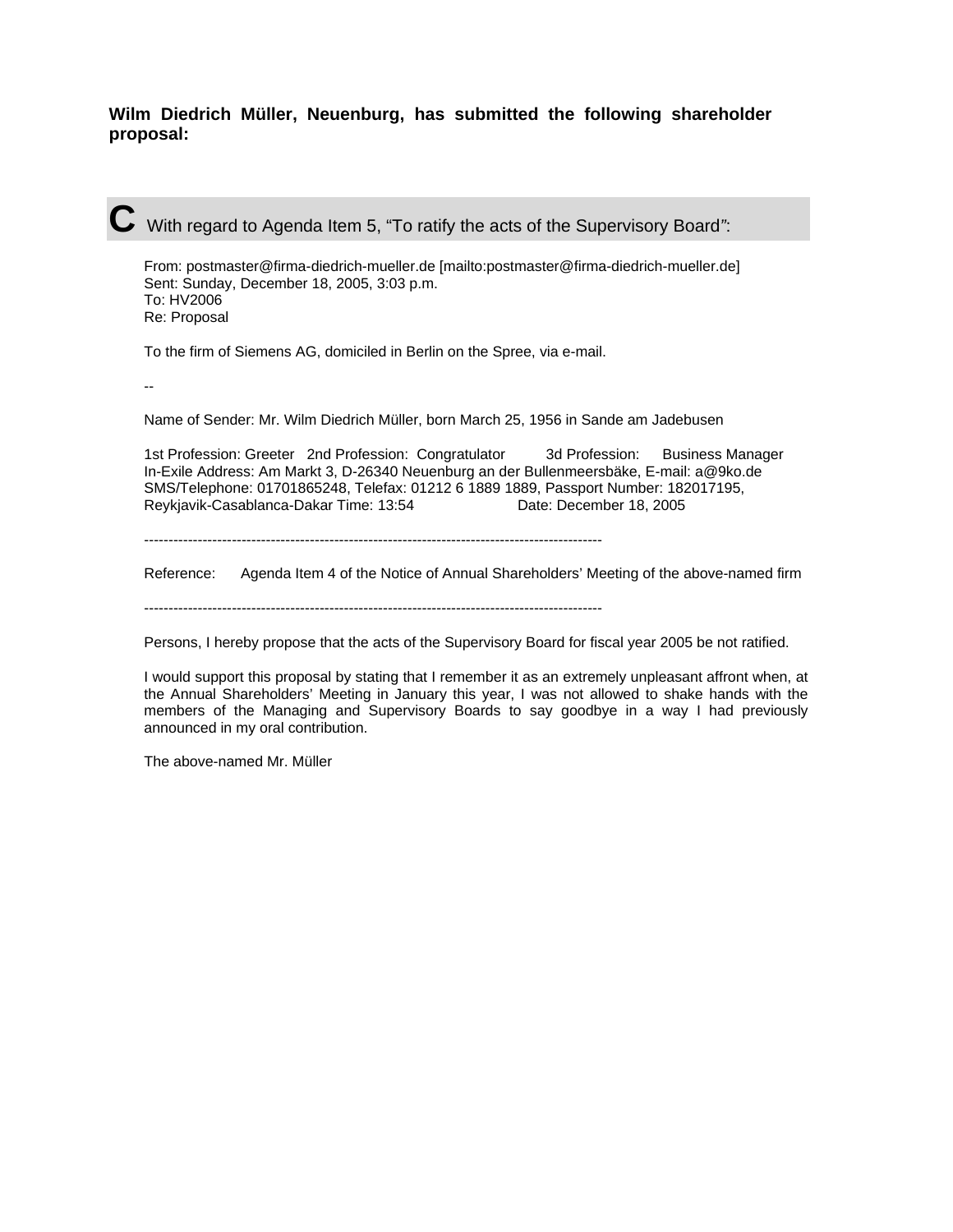#### **Thilo Reiss, Eriskirch, has submitted the following shareholder proposal:**

**D** With regard to Agenda Item 3, "Appropriation of net income*"*:

| From: | Thiloreiss@aol.com [mailto:Thiloreiss@aol.com]              |
|-------|-------------------------------------------------------------|
| Sent: | Wednesday, December 28, 2005, 5:03 p.m.                     |
| To:   | Investor Relations                                          |
|       | <b>Subject:</b> Proposal to the ASM on 01/26/2006 in Munich |

Shareholder proposal to be voted on at the Annual Shareholders' Meeting on January 26, 2006 in Munich, Germany

Dear Chief Executive Officer Kleinfeld, Dear Managing Board members, Ladies and gentlemen:

I hereby submit the following shareholder proposal with regard to Item 3, Section 2, on the Agenda ("To consider and vote upon appropriation of the net income of Siemens AG to pay a dividend / The amount attributable to shares of stock of Siemens AG held in treasury by the Company"):

This means that the Company's net income is enhanced as a result of a financial investment (i.e. by holding treasury stock). Be it resolved that the dividend is increased to the extent that the portion of net income attributable to treasury stock is used for dividend payment and thus quasi distributed to shareholders.

Sincerely,

Thilo Reiss Control number: 02002013938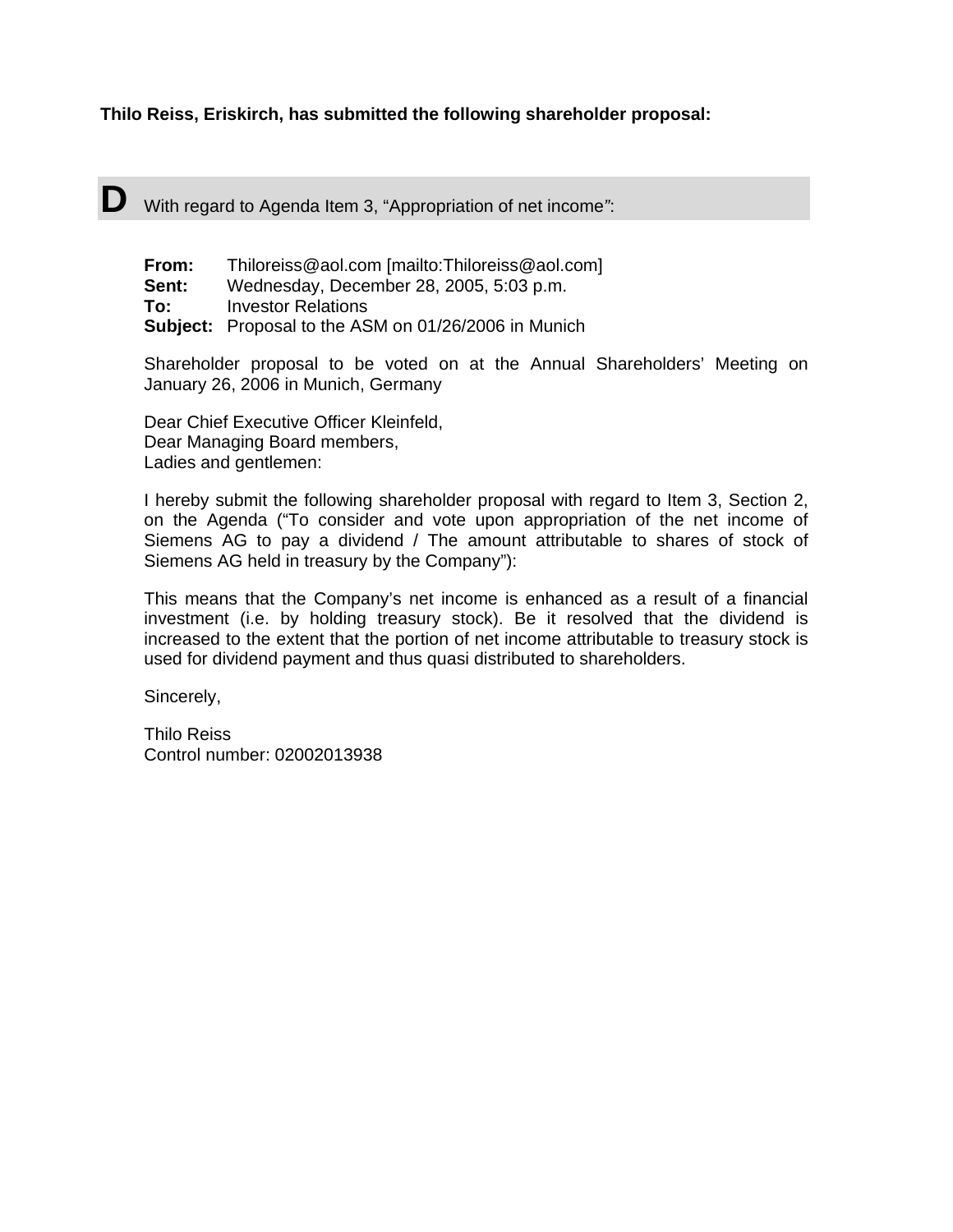**Rolf Schiller, Ravensburg, has submitted the following shareholder proposal:** 

**E** With regard to Agenda Item 9, "Adjustments to new legislation*"*:

| From:  | Rolf Schiller [mailto:multirec@t-online.de]                |
|--------|------------------------------------------------------------|
| Sent:  | Friday, December 30, 2005, 5:01 p.m.                       |
| To:    | ASM2006                                                    |
| $Cc$ : | <b>Herbert Schorer</b>                                     |
|        | Subject: Notice of ASM on 01/26/2006, Item 9 on the Agenda |

Ladies and gentlemen:

With regard to Agenda Item 9, "Adjustments to the German Act on Corporate Integrity and Modernization of the Right of Challenge (UMAG)," I propose the following changes:

Ad (c) §19 (3), 1st and 2nd sentence, of the Articles of Association: Be it resolved that "in the German **or** English language" is changed to "in the German language if the shareholder has an address in Germany, or in the English language if so desired."

Supporting statement:

Notwithstanding the global preference for the English language, a German shareholder cannot be expected to think his way into the mostly complicated subject matter in English. Moreover, it would suit a German-based company very well to use the German language.

Sincerely,

Rolf Schiller Linzgauerstrasse 31 88212 Ravensburg

Copy to: BW-Bank Ravensburg, H. Schorer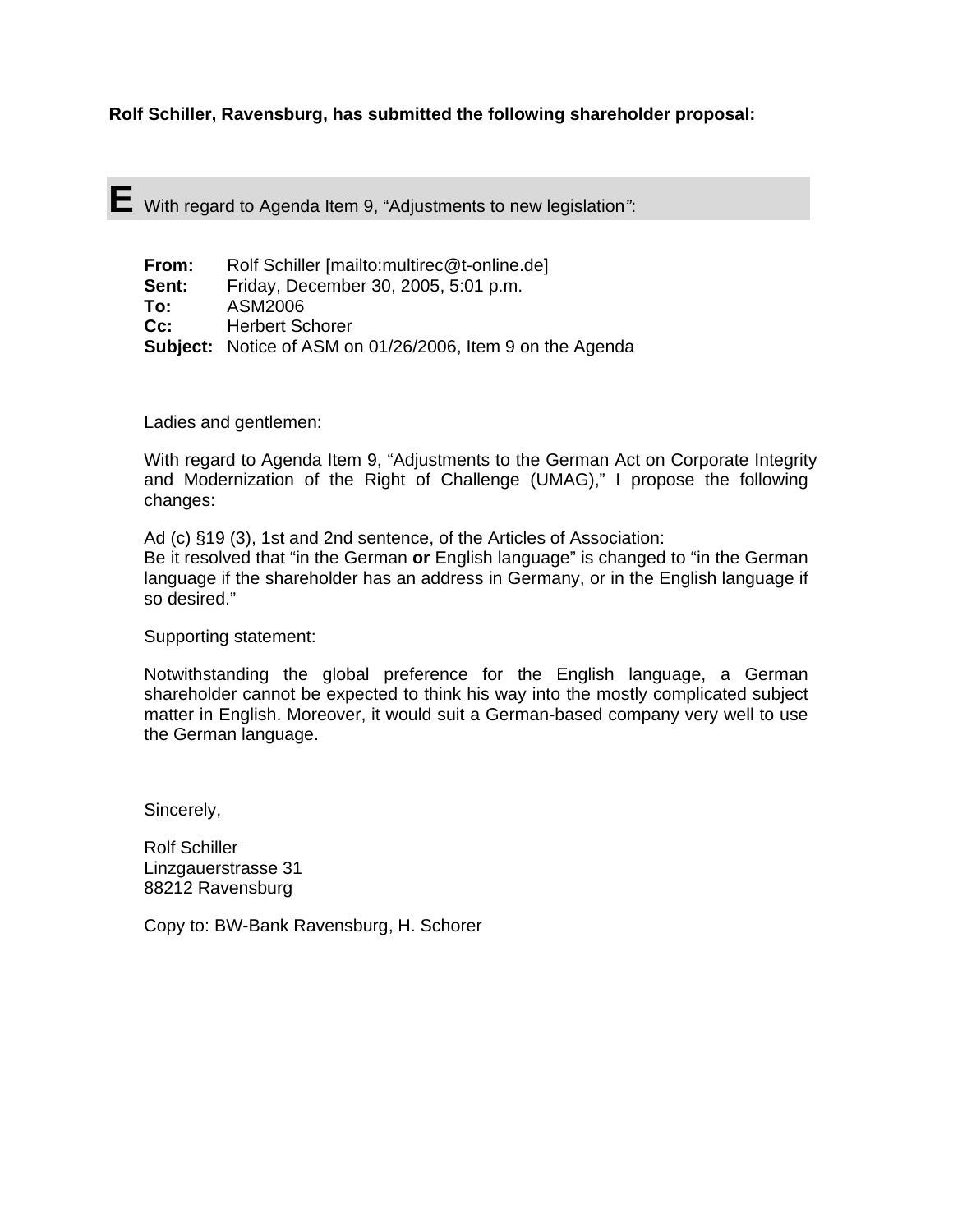## **Hartmut Kopp, Ketsch, has submitted the following shareholder proposal:**

**F** With regard to Agenda Item 9, "Adjustments to new legislation*"*:

Hartmut Kopp 68775 Ketsch, January 3, 2006 Benzstrasse 13

### **Siemens AG**

Corporate Finance Treasury Investor Relations (CFT 3) Wittelsbacherplatz 2 80333 Munich

Proposals to the Annual Shareholders' Meeting on 01/26/2006

Ladies and gentlemen:

With reference to the Short Report 2005, I hereby submit the following proposals:

[...]

With regard to Agenda Item 9 of the Annual Shareholders' Meeting: **Adjustments to new legislation**:

I propose that it be resolved that the **"end of the debate"** may not be ordered/dictated by the Chairman of the Meeting, but rather that such an action must be preceded by a vote of the shareholders present at the Annual Shareholders' Meeting, with a simple majority sufficing.

- That much "shareholder power" should at least be admitted.

Sincerely,

(sgd.) Hartmut Kopp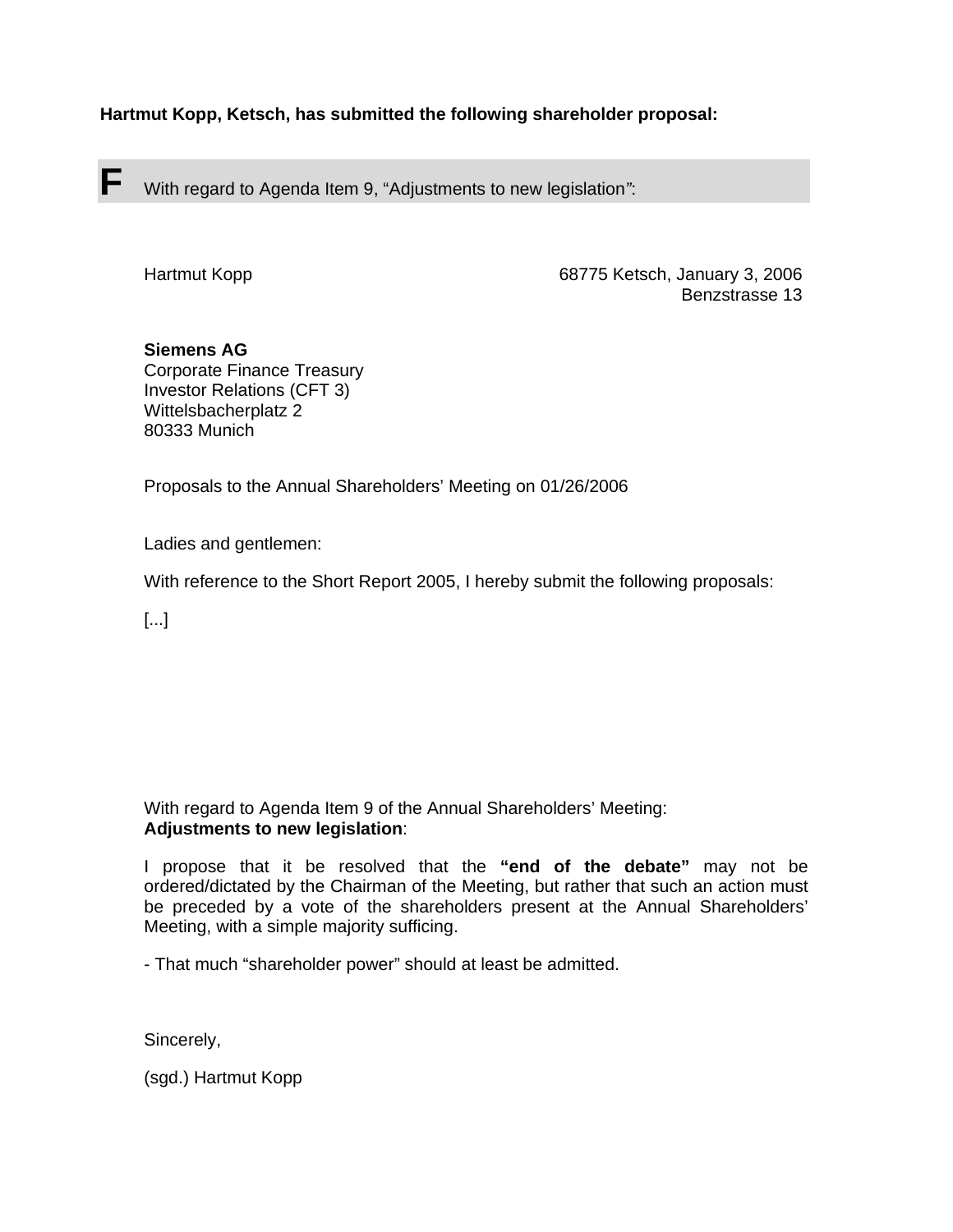### **Dieter Suchan, Düsseldorf, has submitted the following shareholder proposal:**

**G** With regard to Agenda Item 9, "Adjustments to new legislation*"*:

#### **Counter proposal to Item 9 on the Agenda to be voted on at the Annual Shareholders' Meeting of Siemens AG on January 26, 2006**

Submitted by: D. Suchan, Düsseldorf

With regard to Agenda Item 9 ("Adjustment to new legislation"), I hereby request shareholders to vote **against Management's proposed amendments to the Articles of Association** and instead support the following **counter proposal**:

"Be it resolved that Management's proposal with regard to the amendments to the Articles of Association as presented in Agenda Item 9 (a), 9 (b), and 9 (c) is accepted, and be it further resolved that the proposal as presented in Agenda Item 9 (d) is rejected."

#### **Supporting statement:**

**The authorization sought in Agenda Item 9 (d) is equivalent to depriving the highest decision-making body of Siemens AG, i.e. the meeting of all shareholders of the Company, of its powers and must therefore be rejected as inadmissible.** 

#### **Summary of the contents of Agenda Item 9 (d):**

*The chairman of the meeting may, at his discretion, "establish a reasonable time limit on the time allowed to speak or ask questions," "or on the combined time to speak and ask questions for the entire duration of the shareholders' meeting," or "for individual items on the agenda," and "for individual speakers" "at the beginning of or at any time during the shareholders' meeting." He may order the end of the debate: ORDER !* 

#### **The authorization sought is ...**

#### **against our interests**

The proposed authorization is directed, in particular, against the interests of many private investors, i.e. against the Company's shareholders as its supreme authority.

During the legislative process, shareholders' associations and shareholder protectors and especially the *Schutzgemeinschaft der Kapitalanleger e.V.* (SdK) argued and protested vehemently against the proposed regulation allowing restrictions to be included in companies' articles of association. And, as this agenda item shows, rightly so, but unfortunately to no avail. They were unable to make head against the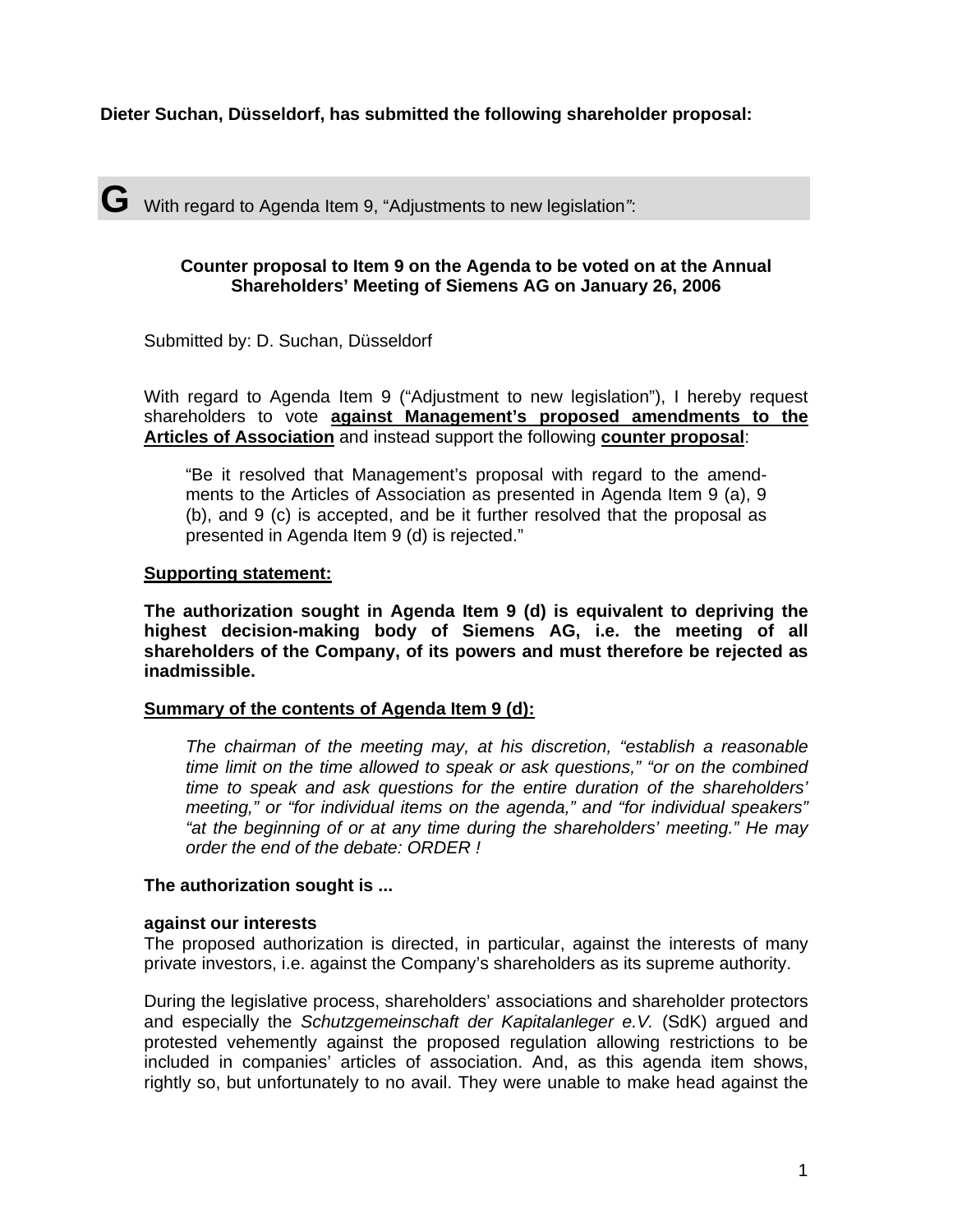collective power of the industry associations' and pressure groups' lobby of managers financed with our money.

#### **excessive**

While the rights of shareholders have been severely restricted for some time, the employed administrators on the Managing and Supervisory Boards now intend to escape shareholders' criticism by limiting the shareholders' right to speak. And not only that. They also intend to restrict the fundamental right of shareholders to seek answers to questions about the administrators' management practices, i.e. the right to ask questions. This would have disastrous consequences on transparency and good corporate behavior (outlandishly named "corporate governance"), both of which are constantly being put forward like a monstrance.

#### **unfounded, unreasonable and unnecessary**

From the legal perspective of the Act: preset length / duration of shareholder meetings ...

According to SdK statistics for 2004 or 2005, the majority of shareholder meetings of large corporations last for a good six hours. If more extensive discussion is needed or in the event of especially poor meeting leadership, these meetings may last for ten hours or, in exceptional cases, even longer.

Up to two-thirds of this time is consumed by the managing board and meeting leadership. The managing board because it uses the time to answer questions in often epic breadth or evades a direct answer, and the meeting leadership because of inadequate communication in managing the meeting.

Restrictions on the right to speak (at least the shareholders' right to speak) were, have been, and will continue to be possible, although such restrictions have been very selectively applied.

#### **inadequate**

The proposed amendments to the Articles of Association to be voted upon would bring new unnecessary potential for disputes and legal action to shareholder meetings.

It would be asking too much of the chairman of the meeting to establish spontaneously and *ad hoc* "at the beginning" or "during" the shareholder meeting a reasonable limit on the time allowed to speak on individual agenda items or even limit the speaking time of individual shareholders in advance. This is a near impossible task, bearing a high risk of subjective and arbitrary reactions. Due to the dynamics of a meeting, nobody can make dispute-free and legally untouchable *ad hoc* decisions under the elusive concept of reasonableness.

#### **- End of the counter proposal -**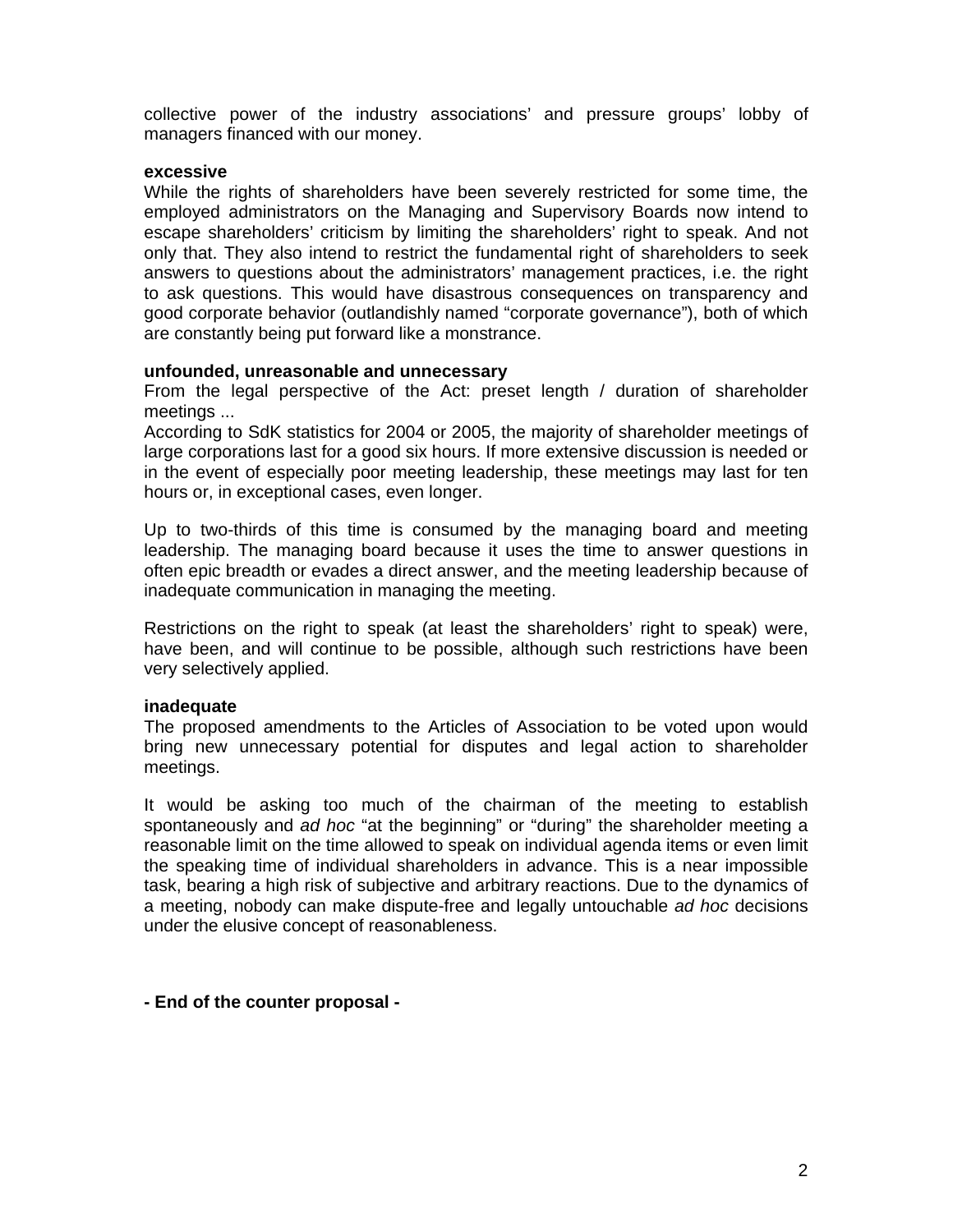# **Klaus Hanakam, Würzburg, has submitted the following shareholder proposal:**

**H** With regard to Agenda Item 7, "Acquisition and use of Siemens shares*"*:

**Sent:** Sunday, January 8, 2006, 5:47 p.m. **To:** HV2006 **Subject:** Counter proposal to the ASM on 01/26/2006

Ladies and gentlemen:

I hereby move that Item 7 on the Agenda be withdrawn.

Supporting statement:

Such a far-reaching authorization is against the interests of shareholders.

In particular, the planned acquisition over the stock exchange at a purchase price of up to 10% over the opening auction price [Item 7 (b) (1)]

and

a new placement of the shares in satisfaction of conversion or option rights, with preemptive rights of shareholders excluded [7 (c) (2)], are detrimental to shareholders' interests and reduce the attractiveness of Siemens' stock.

A remark on a placement price of the derivatives, corresponding to the value of the Siemens shares, is missing. Obviously, the damage to shareholders is condoned and tacitly approved.

As a matter of principle, it should be impossible for the management of a German corporation of Siemens' size to influence the composition of shareholder groups or of its shareholders.

This for two reasons:

- 1. The control function of the shareholder meeting can be disturbed by selected and financially privileged new shareholders, as would be permitted under Agenda Item 7.
- 2. Stock trading is not a business purpose of Company.

Sincerely,

Klaus Hanakam Control number: 00500047475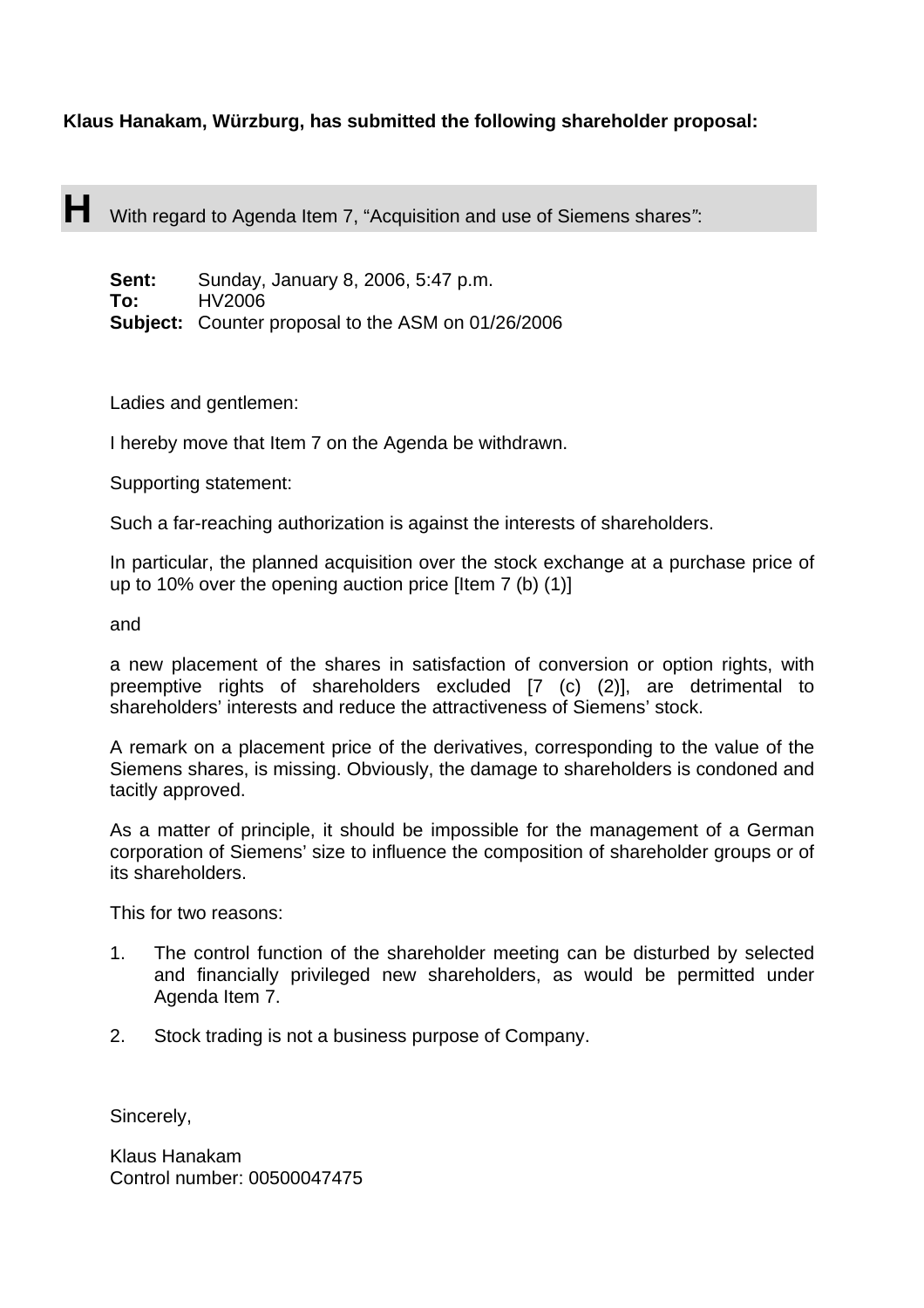# **Schutzgemeinschaft der Kapitalanleger e.V. (SdK), Munich, has submitted the following shareholder proposal:**

**I** With regard to Agenda Item 9, "Adjustments to new legislation":

SdK e.V. • Karlsplatz 3 • 80335 Munich

Siemens Aktiengesellschaft Corporate Finance Treasury Investor Relations (CFT 3) Wittelsbacherplatz 2 80333 Munich

Fax 089 / 636-32830

Munich, 01/09/2006

#### **Counter proposal to be voted on at the Annual Shareholders' Meeting of Siemens AG on January 26, 2006 in Munich**

Ladies and gentlemen:

At the Annual Shareholders' Meeting of Siemens AG to be held on January 26, 2006, the "Schutzgemeinschaft der Kapitalanleger e.V. (SdK)," as a shareholder of the Company, will present the following counter proposal with reference to §125 and §126 of the German Stock Corporation Act (AktG) and request the shareholders present at the meeting to support our proposal:

#### **With regard to Agenda Item 9: To consider and vote upon amendments to the Articles of Association to adjust to the UMAG**

The SdK proposes to vote against the amendment to the Articles of Association (in view of the planned amendment to §21 (2), 3rd sentence, concerning the right to speak and ask questions).

#### **Supporting statement:**

On November 1, 2005, the German Act on Corporate Integrity and Modernization of the Right of Challenge (UMAG) came into force, supposedly strengthening the rights of shareholders. The Act provides, *inter alia*, that the chairperson of the meeting can be empowered by the articles of association adopted by the shareholder meeting to establish reasonable limits on the time allowed to speak and ask questions. The company is, however, free to pursue a resolution on this matter at its discretion.

We believe that the UMAG in its entirety is inappropriate as an act to enhance shareholder protection. In particular, we reject the proposed resolution to be voted on at the Annual Shareholders' Meeting to restrict the shareholders' right to ask questions, one of the most fundamental shareholder rights. It was not until the UMAG came into force that such a restriction has been made possible.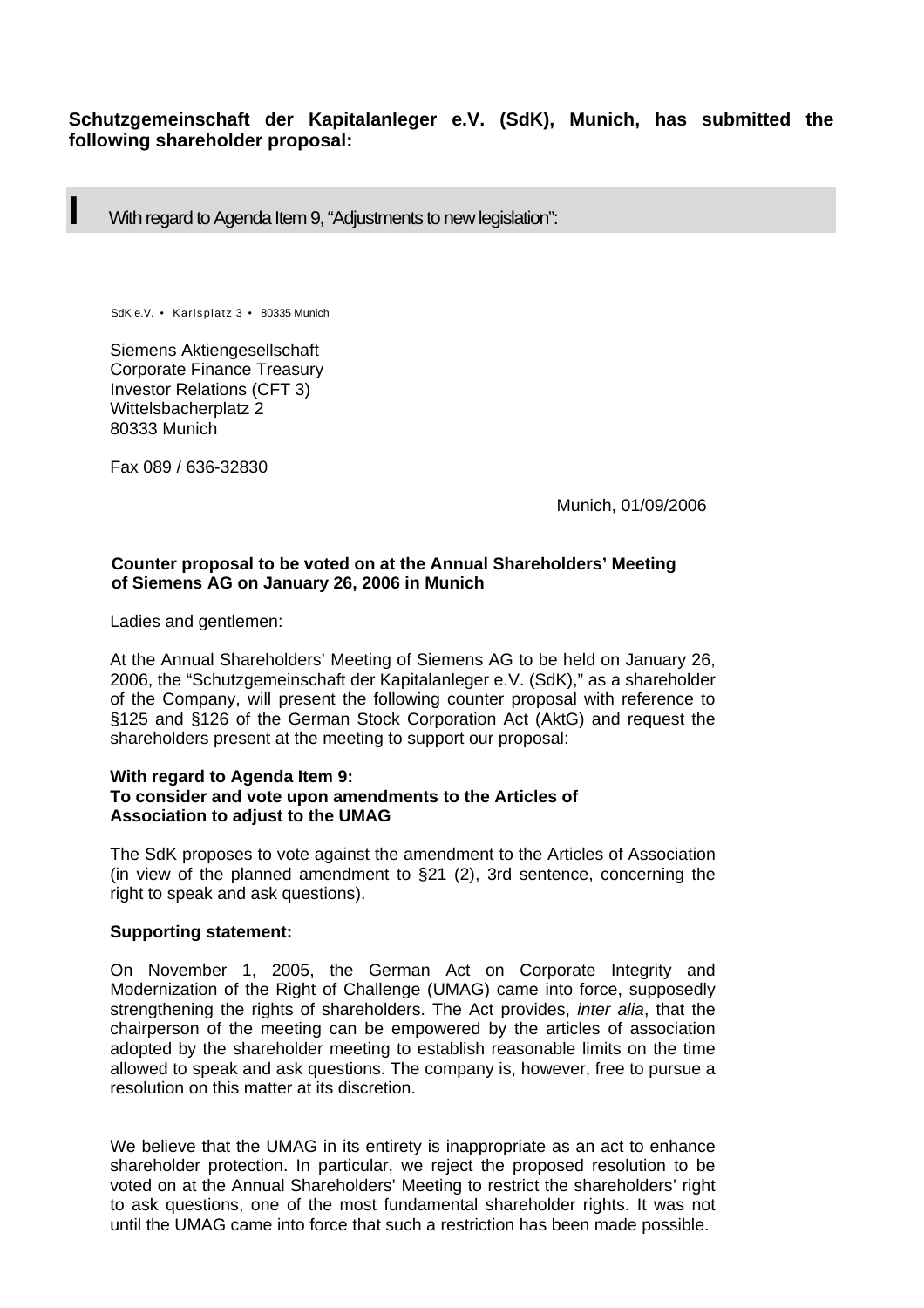Therefore, we will not support the proposed amendment to the Articles of Association. The instruments currently available to the meeting chairman are quite sufficient for an orderly running of the meeting, a fact that was also confirmed when the speech of a shareholder who did not speak on subjects related to agenda items was interrupted by the chairman of the meeting at the last annual shareholders' meeting of Siemens AG. Consequently, a restriction of the shareholders' right to ask questions is unnecessary.

We recommend to all shareholders not to surrender voluntarily to an unnecessary restriction of their right to ask question, and to vote against the proposed amendment to the Articles of Association.

We ask you to handle the above counter proposal in accordance with §125 and §126 of the German Stock Corporation Act and, in particular, make it available to the other shareholders. The supporting statement does not contain more than 5,000 characters and is in line with the legal requirements of §126 of the German Stock Corporation Act.

Sincerely,

SdK - Schutzgemeinschaft der Kapitalanleger e. V.

(sgd.) Klaus Schneider Chairman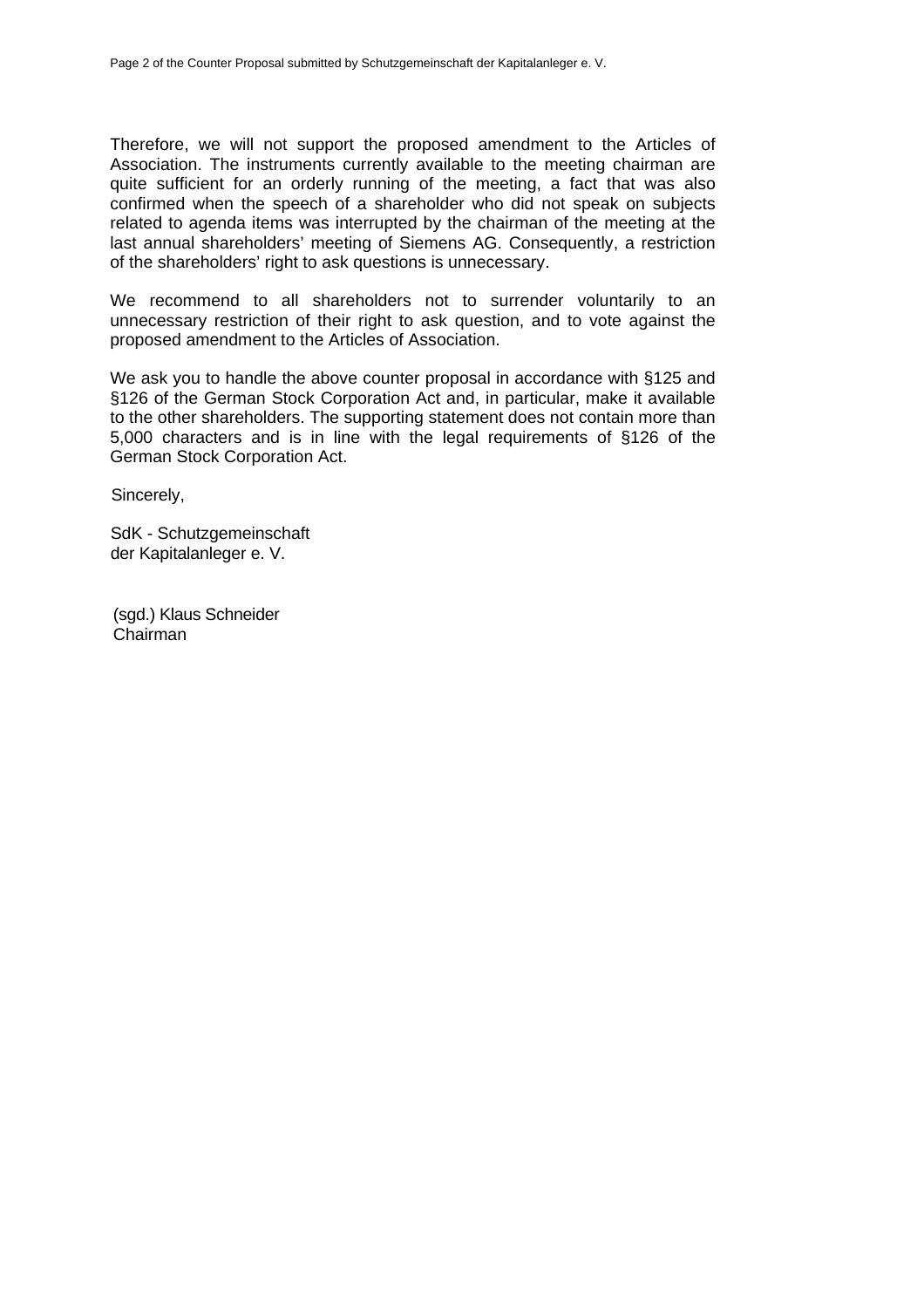# **Angelika Schröder, Bonn, has submitted the following shareholder proposal:**

# **J** With regard to Agenda Item 5, "To ratify the acts of the Supervisory Board*"*:

**Counter proposal submitted by shareholder Ms. A. Schröder concerning Agenda Item 5 to be voted on at the Annual Shareholders' Meeting of Siemens AG on January 26, 2006** 

With regard to Agenda Item 5, "**To ratify the acts of the Supervisory Board**," I hereby move that

the acts of the Supervisory Board **be not ratified**.

#### Supporting statement:

#### **1. Entrepreneurial failures**

(a) The Supervisory Board in its entirety failed to effectively control the management practices of the Managing Board. With its approval of management's actions, the Supervisory Board did not exercise the strategic and operational influence that corresponds to the expectations of its function (§111 of the German Stock Corporation Act (AktG)).

The fiscal year just ended has once again revealed massive deficiencies in the management of the business. The reported 7% increase in sales conceals the fact that a substantial proportion thereof is attributable to external acquisitions. The "Letter to our shareholders" refuses to acknowledge the failures by saying that 10 of the 12 operating Groups "reached, exceeded" or are "closing in on their respective target margins." As a matter of fact, most of them (i.e. around two-thirds) again did not achieve their targets, nor will they achieve them in 2006 (see under "Poised to grow" in the "Letter to our shareholders").

The Supervisory Board Chairman, von Pierer, has to account for business failures in the recent past (involving operating Groups PTD, TS, ICM, ICN, and SBS). As chairman of the control body, he does not provide the personal guarantee that the flawed business policy of the past will be consistently and fundamentally corrected.

(b) Mr. von Pierer's unsatisfactory performance is revealed by the loss of assets incurred by shareholders in the capital markets over the past five years, while the lack of confidence and esteem on the part of shareholders for the management of Siemens AG is documented by the stock price development until the end of the fiscal year, also and in particular in relation to the DAX.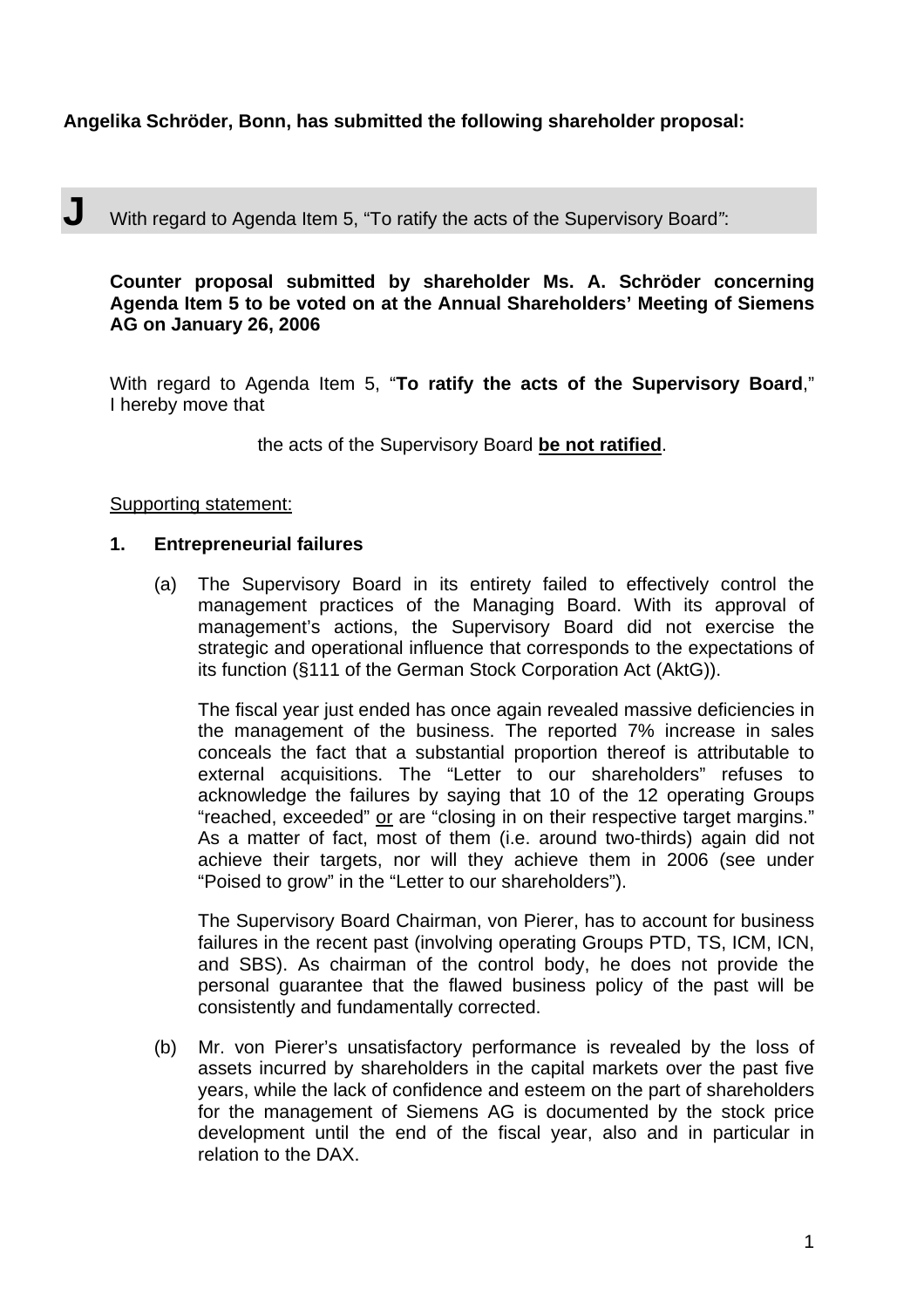The most recent improvement in the stock price is a first glimmer of hope for newly emerging confidence in the performance of the new CEO and President of the Managing Board, Mr. Kleinfeld.

# **2. Deficiencies within the Supervisory Board**

- (a) The Supervisory Board elected Mr. von Pierer as its Chairman, notwithstanding the fact that von Pierer is largely responsible or coresponsible for Siemens AG's past and present condition (see above).
- (b) Dr. Josef Ackermann, with the approval of the entire Supervisory Board, continues to be a member of the Chairman's Committee of the Supervisory Board. As defined in its bylaws, the Chairman's Committee decides on matters, in connection with which this same member of the Chairman's Committee – according to a supreme court ruling - elsewhere violated his fiduciary duties and infringed the German Stock Corporation Act in several respects.
- (c) Good corporate governance

If the member named in item (b) above does not have the courage to resign from his post, or at least step aside from his duties until the end of the court proceedings, it is the fundamental responsibility of the Supervisory Board to achieve this goal by bringing the requisite pressure to bear, or use other appropriate measures, if necessary.

This responsibility was neglected by the Supervisory Board in its entirety.

Furthermore, the election of the former President of the Managing Board as Supervisory Board Chairman is inconsistent with good corporate governance and against the recommendations of the Corporate Governance Committee, chaired by Mr. Cromme, a member of Siemens' Supervisory Board.

The Supervisory Board, also including in particular the 10 members representing employees and trade unions, did not show the necessary commitment to prevent the above deficiencies. In this respect, at least, the value and justification of legal codetermination should have become evident ("Zwickel syndrome").

**The Supervisory Board, as a control body, does not enjoy the shareholders' confidence. Therefore, its acts cannot be ratified.**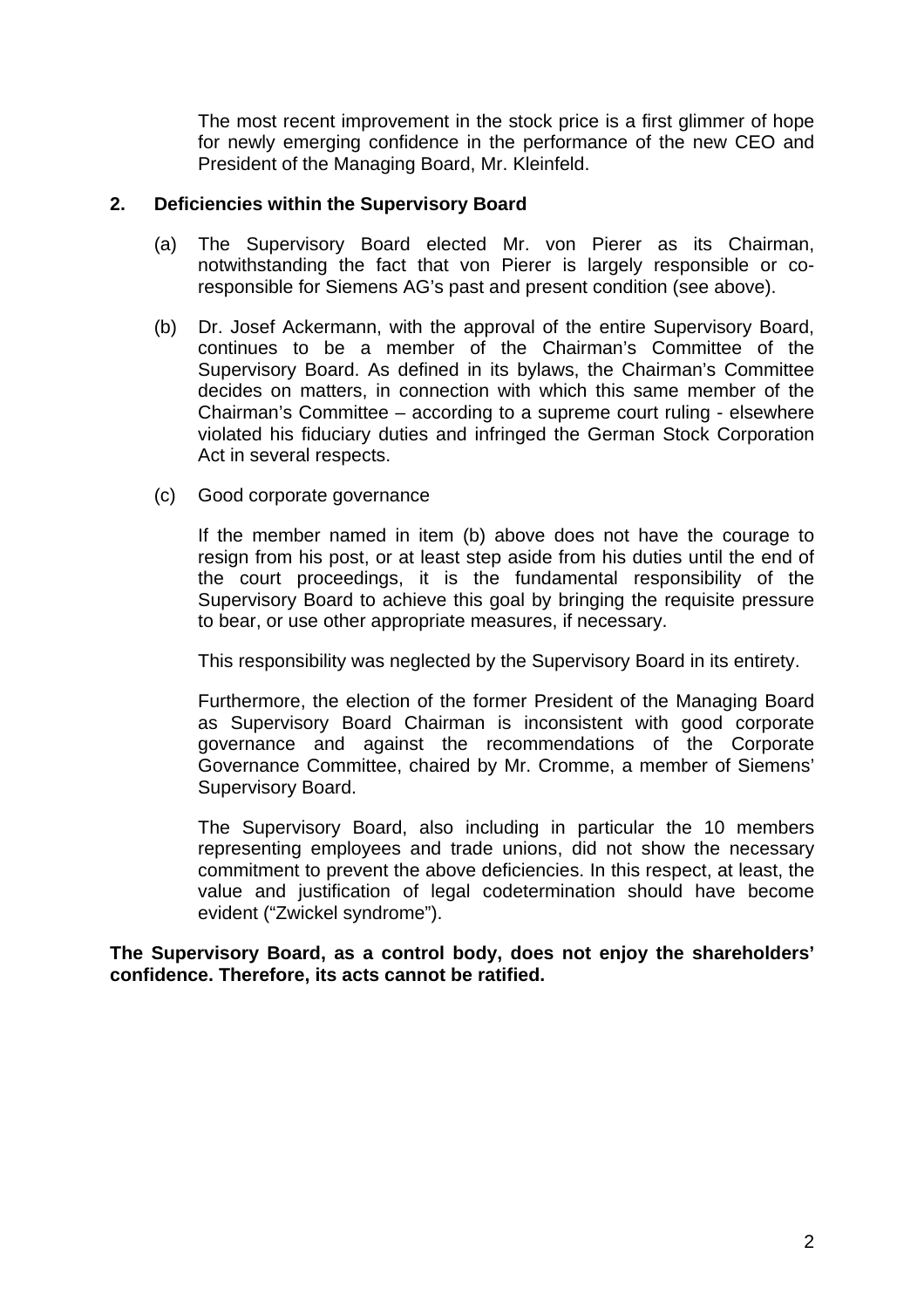**K** With regard to Agenda Item 8, "Authorized Capital 2006 and use of Siemens shares*"*:

**Counter proposal**  to be voted on at the Annual Shareholders' Meeting of Siemens AG on January 26, 2006

Submitted by: Daniel Bork, Neuwied

Neuwied, January 11, 2006

### **With regard to Agenda Item 8**

"To consider and vote upon the creation of an Authorized Capital 2006 reserved for the issuance of shares to employees, the authorization to use Siemens shares, and the related exclusions of shareholders' preemptive rights"

Resolution to be voted upon at the Annual Shareholders' Meeting:

Management's proposal with regard to Item 8 on the Agenda is accepted with the following changes:

Be it resolved that Management's proposal set forth in Agenda Item 8 (a) (3): "The Supervisory Board shall be authorized to amend § 4 of the Articles of Association depending on the utilization of the Authorized Capital 2006 and upon expiration of the term of the authorization" is deleted in its entirety without replacement.

### **Supporting statement:**

There is no compelling reason to give the Supervisory Board the right to amend the Articles of Association. Management's proposal set forth in Agenda Items 8 (a) (1) and (2) defines a margin within which the capital stock can be increased. Items 8 (a) (1) and (2) both expressly state that the utilization of the margin can be implemented in installments. The proposed authorization of the Supervisory Board would only make it possible to circumvent the restrictions -- in particular the time limit -stipulated in the proposed resolution, because the authorization to amend the Articles of Association would extend beyond the time limit prescribed in the authorization to increase the capital stock. In addition, an authorization to amend the Articles of Association would go beyond the scope of § 4 (10) of the Articles of Association underlying the authorization to increase the capital stock.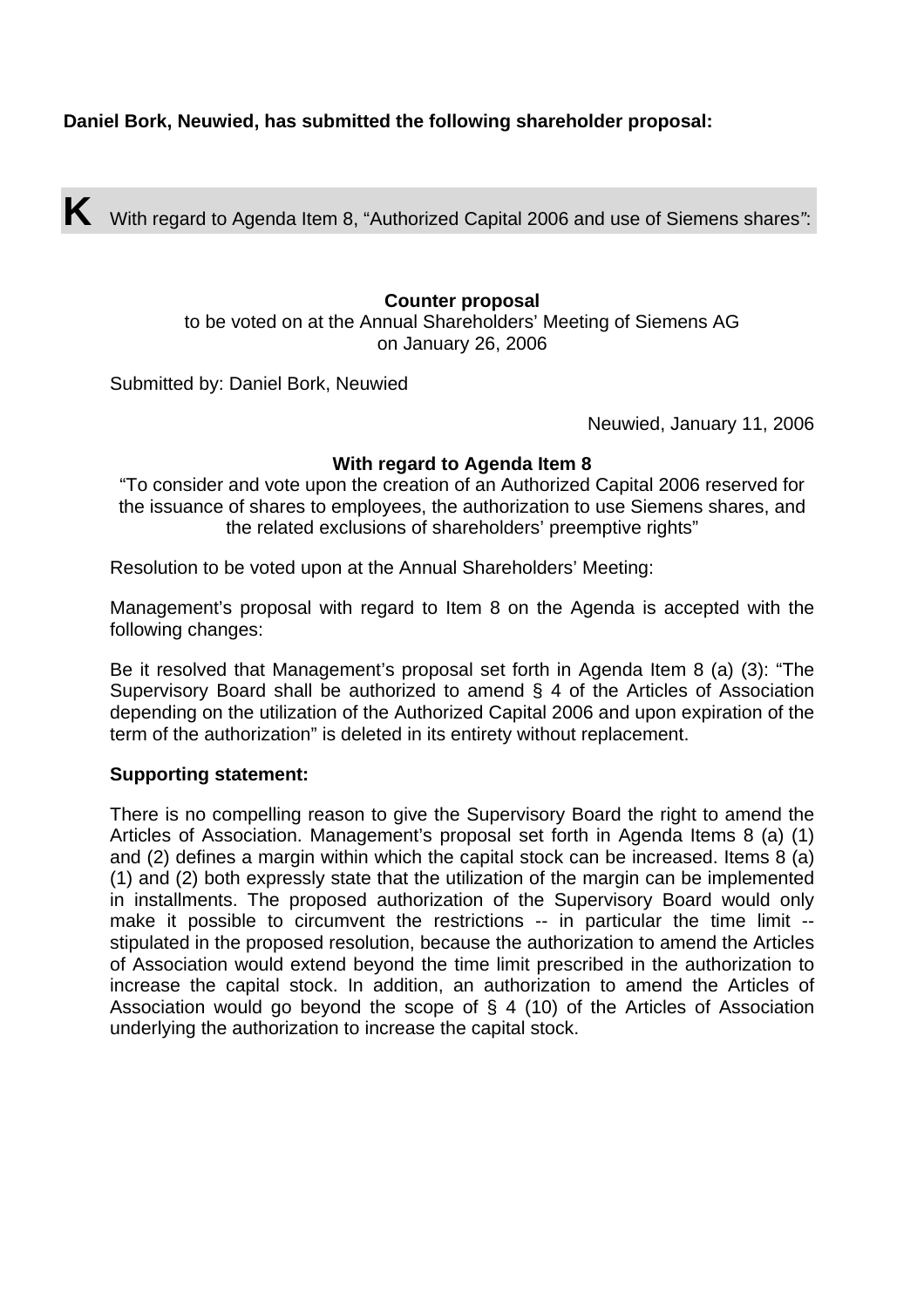**Dieter Suchan, Düsseldorf, has submitted the following shareholder proposals:** 

**Counter proposals to Item 5 on the Agenda to be voted on at the Annual Shareholders' Meeting of Siemens AG on January 26, 2006,** submitted by D. Suchan, Düsseldorf

--------------------------------------------------------------------------------------------------

Dear Fellow Shareholders:

With regard to Agenda Item 5, **"Ratification of the acts of Supervisory Board members,"** I ask you to vote NO and thus veto the proposal of the Supervisory and Managing Boards. Instead, I ask you to vote FOR the following counter proposals which I will present and substantiate at the Annual Shareholders' Meeting.

Counter proposals I to III:

With regard to Agenda Item 5, **"To ratify the acts of the Supervisory Board,"** I hereby move

**(I)** that the discharge of the members of the Supervisory Board be decided for each board member individually,

**L** With regard to Agenda Item 5, "To ratify the acts of the Supervisory Board*"*:

- **(II)** that the acts of Supervisory Board members
	- Dr. Heinrich von Pierer, as Chairman
	- Dr. Josef Ackermann, as member of the Chairman's Committee

#### **be not ratified.**

As an alternative in the event that the counter proposal set forth under Roman Numeral One should not be put to a vote or does not receive the necessary number of votes, I hereby move

**M** With regard to Agenda Item 5, "To ratify the acts of the Supervisory Board*"*:

#### **(II) that the acts of all Supervisory Board members be not ratified.**

#### Supporting statement:

#### **1. Economic condition of Siemens AG**

In the past fiscal year, a dramatic slump in earnings of 34% (after taxes) over the prior year was recorded. And even more unsatisfactory is the performance achieved by a number of operating Groups.

In the "Letter to our shareholders," the failures are played down with the following phrase: "Ten or our 12 operating Groups ... reached, exceeded, or were closing in on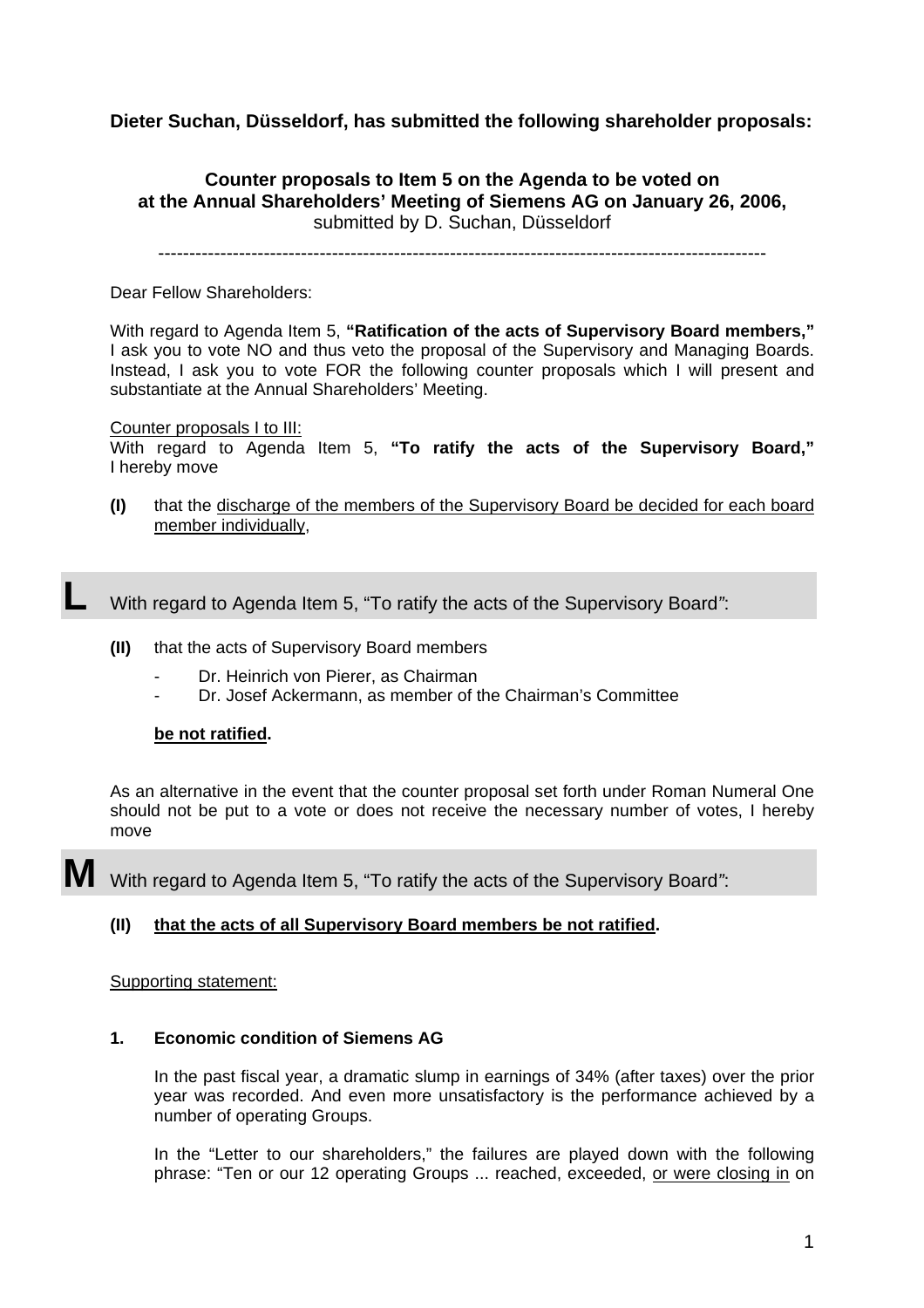their respective margin targets." It would have been more to the point to say "the larger part (around two-thirds in fact) again did not manage to reach their targets, and will not reach them in 2006 either" (see under "Poised to grow" in the "Letter to our shareholders").

The sales figures are also unsatisfactory. Only as a result of company acquisitions could an increase of 7% in sales be reported. Based on its own resources, Siemens would have generated much slower (organic) growth.

This reveals again continuing serious lapses in the Company's management practices.

The deficiencies emerged under the responsibility of Mr. von Pierer, the present Chairman of the Supervisory Board. He is the one to be held accountable for the problems generated in the past (cf. operating Groups PTD, TS, ICM, ICN, SBS).

For further information see also the statements supporting counter proposals with regard to the election of Mr. von Pierer to the Supervisory Board at the Annual Shareholders' Meeting in 2005 on the Internet at:

http://www.siemens.com/index.jsp?sdc\_p=ft4ml0s4uo1342619i1332662pcz3&sdc\_bcpath=1330815.s \_4,1330860.s\_4,1332662.s\_4,&sdc\_sid=985454412&

There under "Selected Documents:" – [PDF] Shareholder Proposals (1 MB) -, page 13, Letter "K," Counter proposal by shareholder A. Schröder, Bonn

We, as shareholders, have suffered loss of assets in the capital markets over the past five years, in absolute terms and in relation to the DAX, due to the unsatisfactory performance of Mr. von Pierer.

### **2. Chairman's Committee of the Supervisory Board**

One of the three members of the Chairman's Committee of the Supervisory Board is Dr. Josef Ackermann. The task of the Chairman's Committee is, *inter alia*, to decide - on behalf of the Supervisory Board in its entirety -- on so-called "matters concerning the Managing Board." For exactly these matters, however, Mr. Ackermann is currently being criticized by the highest German court, the German Federal Court of Justice (BGH), in the so-called "Mannesmann Trial." In its as yet oral findings, the BGH states that Dr. Ackermann violated his fiduciary duties on the Chairman's Committee of the Supervisory Board of Mannesmann AG, and infringed the German Stock Corporation Act in several respects.

Under the prevailing circumstances, it would appear to be an opportune time for a man of honor to resign from his post with Siemens AG, in order to avoid potential damage to our Company. He should not miss the narrow time slot to do so with grace and dignity.

We, as shareholders, should support him in this effort, support a man who claims to have received only encouragement from customers and employees alike to continue with his present assignments.

**Messrs. von Pierer and Ackermann do not enjoy the shareholders' confidence. As a clear sign of disapproval, they should not be discharged.**